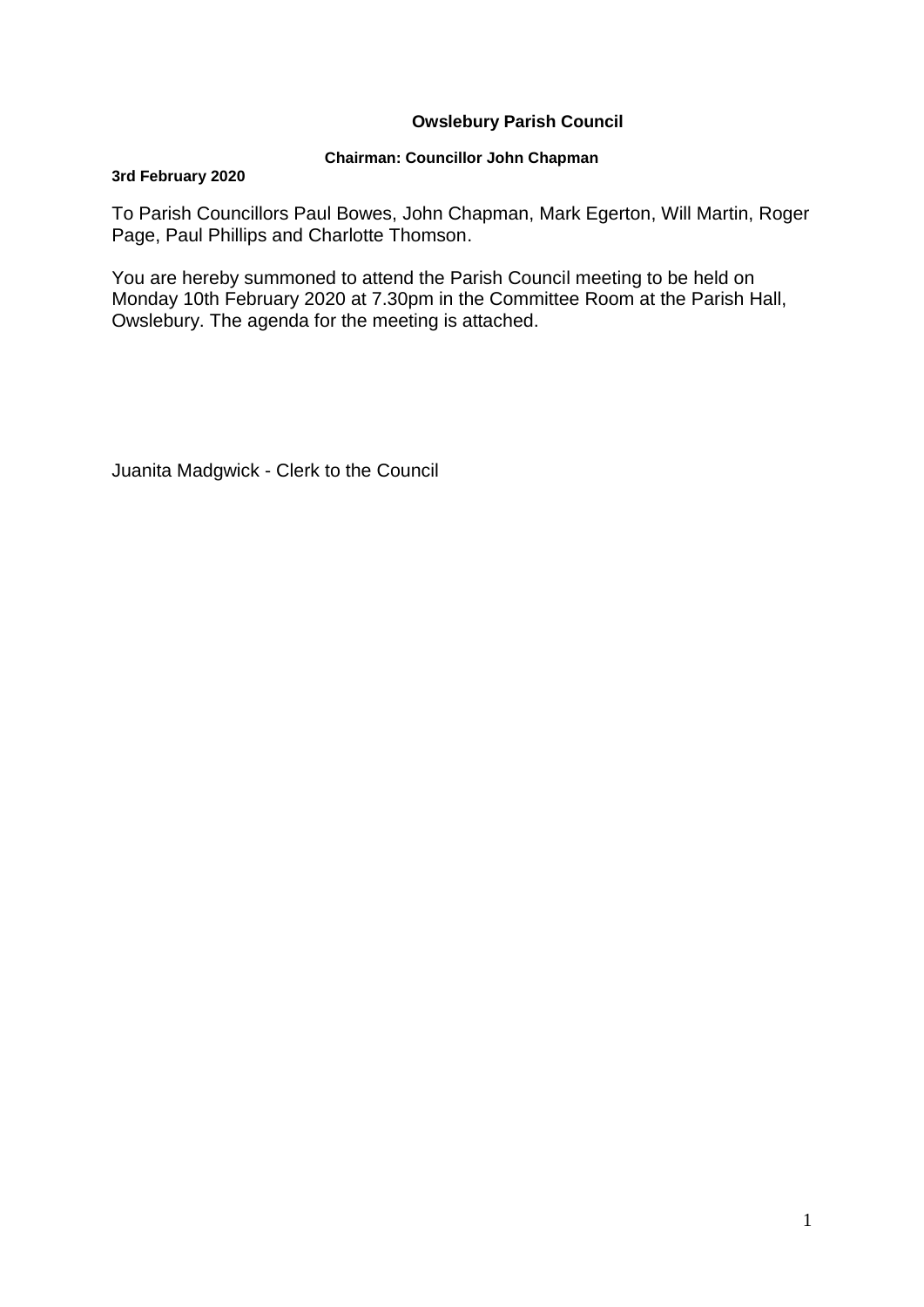### **AGENDA**

#### **Owslebury Parish Council Meeting 10th February 2019 In the Committee Room, Parish Hall at 7.30pm.**

*Members of the public and press are invited to attend except for any specific item which is marked confidential on the agenda. The press and public may not speak when the Council is in session, but they can make points or ask questions in the allocated time during the questions from members of the public item on the agenda. Background papers are available for viewing by appointment before the meeting. They will be circulated to Councillors in the days before the meeting.* 

- 1) **Apologies for absence.**
- 2) **To receive Disclosure of interests on Agenda Items.**
- 3) **To approve the Minutes of the Parish Council Meeting held on 13th January 2020.**
- 4) **To hear public questions and comments:**
	- a) Planning applications: statements of intent from owners or agents and public comments;
	- b) Other agenda items public comments.
- 5) **Police and Neighbourhood Watch Reports**
- 6) **County and District Councillors Reports.**
- 7) **Planning.** 
	- a) To consider Planning Applications (Note A)
	- b) To consider Planning Decisions (Note B)
	- c) To consider Enforcement matters
	- d) To consider any general matters.
- 8) **Highways.**
	- a) To consider quotes for a Traffic Mirror
	- b) To receive an update on the Parking near the Ship Inn
	- c) To consider any general matters
- 9) **Parish Hall.**
- 10) **Possible Closure of Fair Oak Library.**
- 11) **Southern Parishes Meeting.**
- 12) **Rights Of Way.**
	- a) Update on Red Lane & Pitcot Lane
	- b) Update on Footpath 21
	- c) To consider any general matters
- 13) **Opens Spaces, Recreation and Play Grounds.**
	- a) To agree a date for Littler Pick (Sunday 29<sup>th</sup> March)
	- b) To consider any general matters

#### 14) **Finance, administration and statutory matters**.

- a) To note payments made since last meeting, receipts and to approve proposed payments.
- b) To re-approve the Publications Scheme
- c) To consider any general matters
- 15) **To consider Clerk's Report (Note C).**
- 16) **Information exchange and Agenda items for next meeting.**
- 17) **To agree date of next council meetings (9 th March 2020 at 7.30pm).**

Juanita Madgwick Clerk and Responsible Financial Officer. 3<sup>rd</sup> February 2020 07882 375996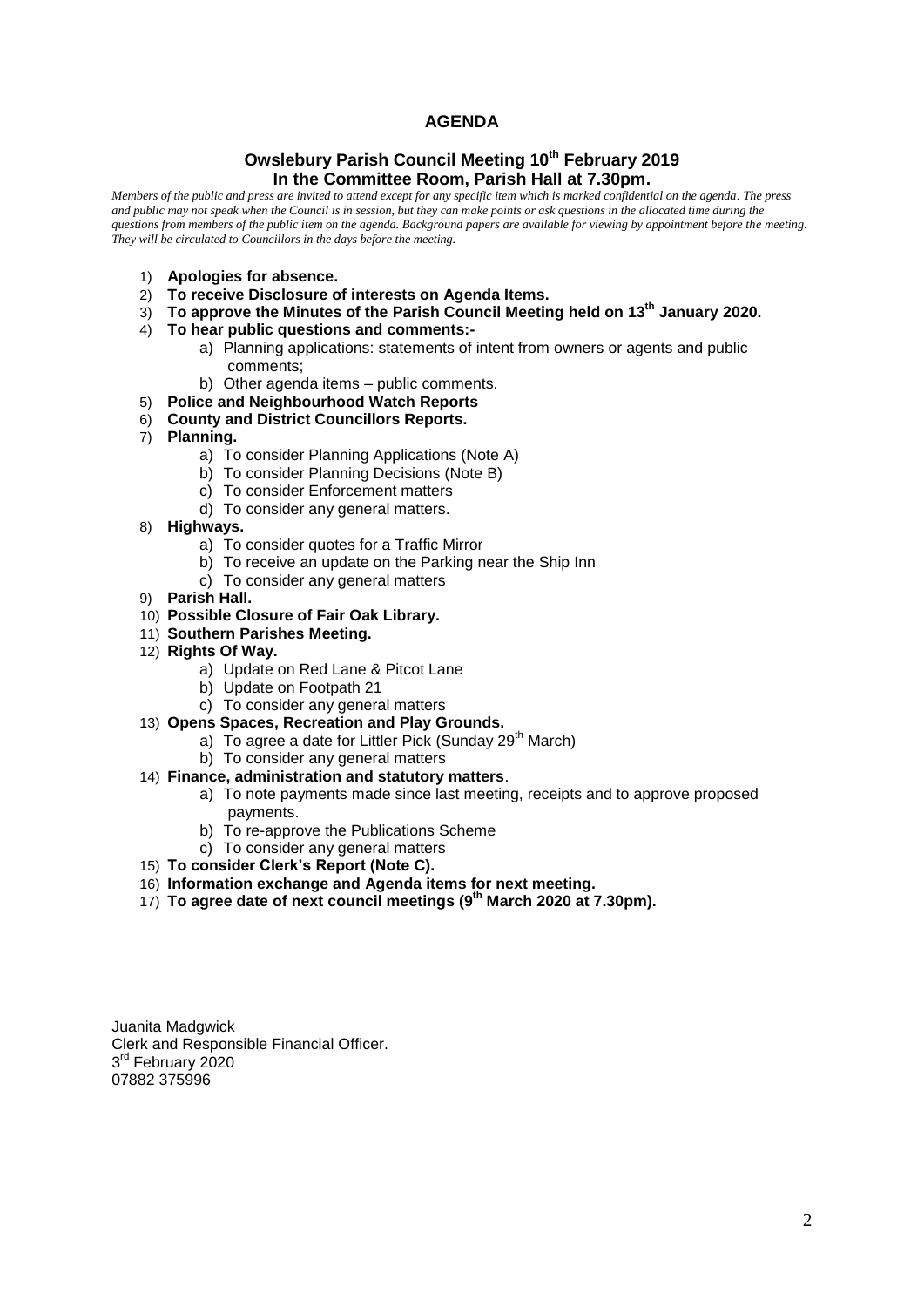# **NOTE A: PLANNING APPLICATIONS.**

| SDNP/20/00134/DCOND   | Marwell House Whaddon Lane Owslebury SO21 1JF                                                             |
|-----------------------|-----------------------------------------------------------------------------------------------------------|
| Proposal:             | Discharge of conditions 3, 4 and 5 of approved planning consents<br>SDNP/19/01447/LIS, SDNP/19/01446/HOUS |
| Deadline for Comment: | None                                                                                                      |

Any applications received between the date of the agenda and the meeting will be advised separately.

# **NOTE B: PLANNING DECISIONS**

| SDNP/19/06055/OHL  | Rowhay Farm Roughay Lane Upham Hampshire SO32 1JP                    |
|--------------------|----------------------------------------------------------------------|
| Proposal:          | Install fixed line broadband electronic communications apparatus     |
| Decision:          | Raise No Objection                                                   |
|                    |                                                                      |
| SDNP/19/05658/HOUS | Bressay Main Road Owslebury SO21 1LN                                 |
| Proposal:          | Two storey side extension over garage and associated alterations     |
| Decision:          | Approved                                                             |
|                    |                                                                      |
| SDNP/19/04879/FUL  | Owslebury Baybridge Water Supply Reservoir and Water Booster Station |
|                    | Belmore Lane Owslebury Hampshire                                     |
| Proposal:          | Installation of a replacement equipment kiosk                        |
| Decision:          | Approved                                                             |
|                    |                                                                      |
| SDNP/19/04103/HOUS | The Long House Main Road Owslebury SO21 1LU                          |
| Proposal:          | Detached Garage/Workshop                                             |
| Decision:          | Approved                                                             |
|                    |                                                                      |
| SDNP/19/02508/FUL  | Hurst Farm Hurst Lane Owslebury SO21 1JQ                             |
| Proposal:          | Erection of an equestrian barn and construction of manege            |
| Decision:          | Refused                                                              |
|                    |                                                                      |

| SDNP/1906160/CND | Matterley Farm Alresford Road Ovington Alresford Hampshire SO24 0HU |
|------------------|---------------------------------------------------------------------|
| Proposal:        | Variation of Condition 2 of Planning Consent SDNP/18/06249/FUL.     |
| Decision:        | <b>Temporary Decision</b>                                           |

Decisions announced by SDNP or WCC between the date of the agenda and the meeting will be advised separately.

## **NOTE C: CLERK'S REPORT ON ACTIONS ARISING FROM THE MINUTES NOT INCLUDED ELSEWHERE ON AGENDA.**

| Action: Local transport services. |                                                         | By Whom: |
|-----------------------------------|---------------------------------------------------------|----------|
|                                   | Council to consider other transport options.            | Clerk    |
|                                   | Council to consider transport from Twyford to Owslebury |          |
|                                   | Awaiting outcome of HCC review                          | On Hold  |
|                                   |                                                         |          |

| Action: Positioning of signs.                                               | By Whom: |
|-----------------------------------------------------------------------------|----------|
| Clerk to discuss with HH positioning of signs at Longwood Road junction and | Clerk    |
| Portsmouth/Hurst Lane.                                                      |          |
| Hampshire Highways to move signs in January 2020                            |          |
|                                                                             |          |

| Action: HGV signage                                                            | By Whom: |
|--------------------------------------------------------------------------------|----------|
| Councillors/Clerk to consider need/cost re better signage to local businesses. | Clerk    |
| Councillors/ Clerk to consider better signage at Whites Hill and Jackmans Hill |          |